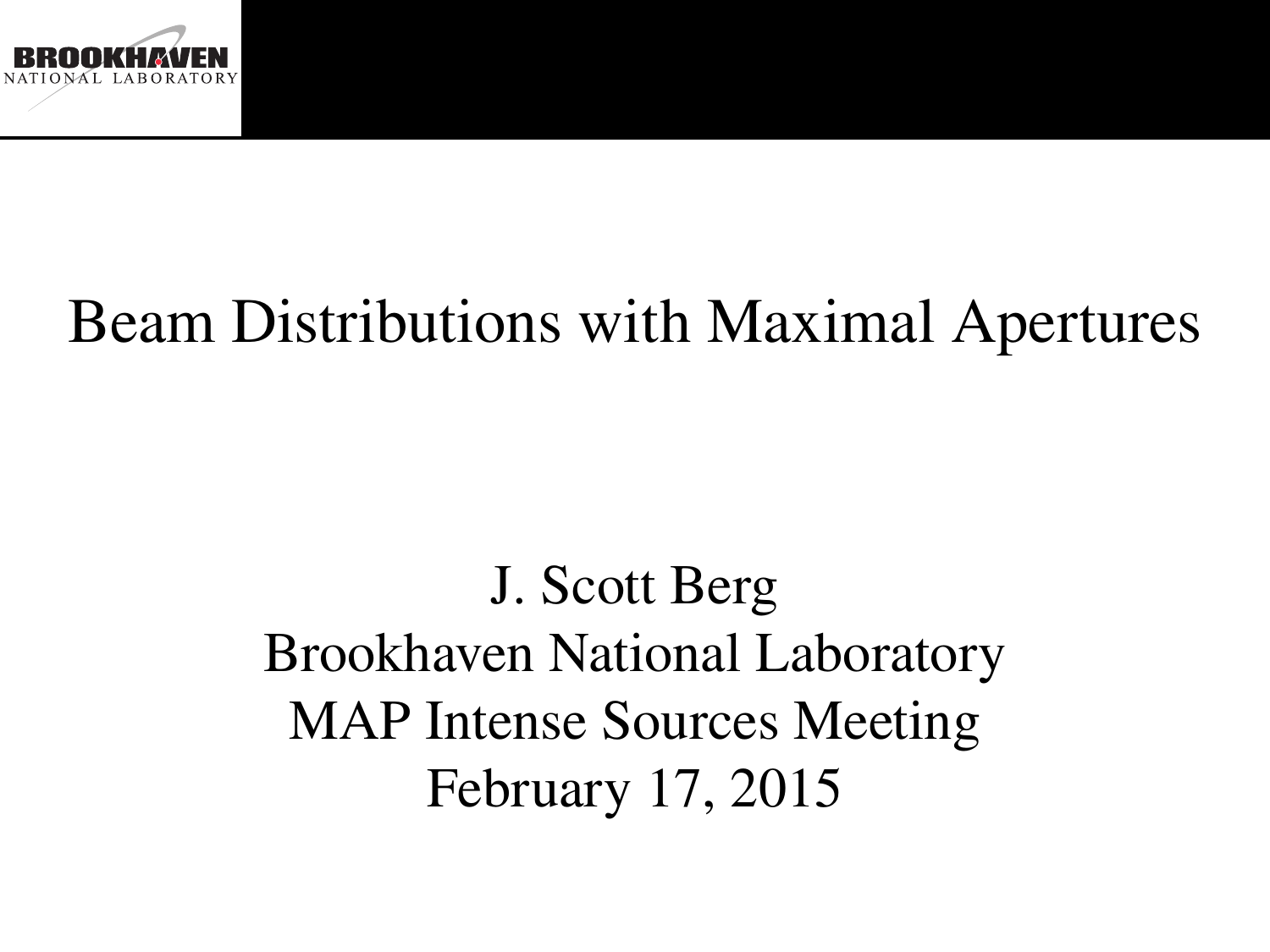

- ∙ Neuffer found significantly worse performance with C compared to Hg
	- ∘ Found larger emittance for C
- ∙ I looked at emittances at 3 m
	- ∘ Various Hg distributions had very different emittances
		- ∙ Differences primarily result from different beam pipe apertures
	- ∘ Neuffer used the one with the smallest emittance
	- ∘ C emittances were larger than Hg
	- ∘ C emittances worst with dump no tilt; with dump better with tilt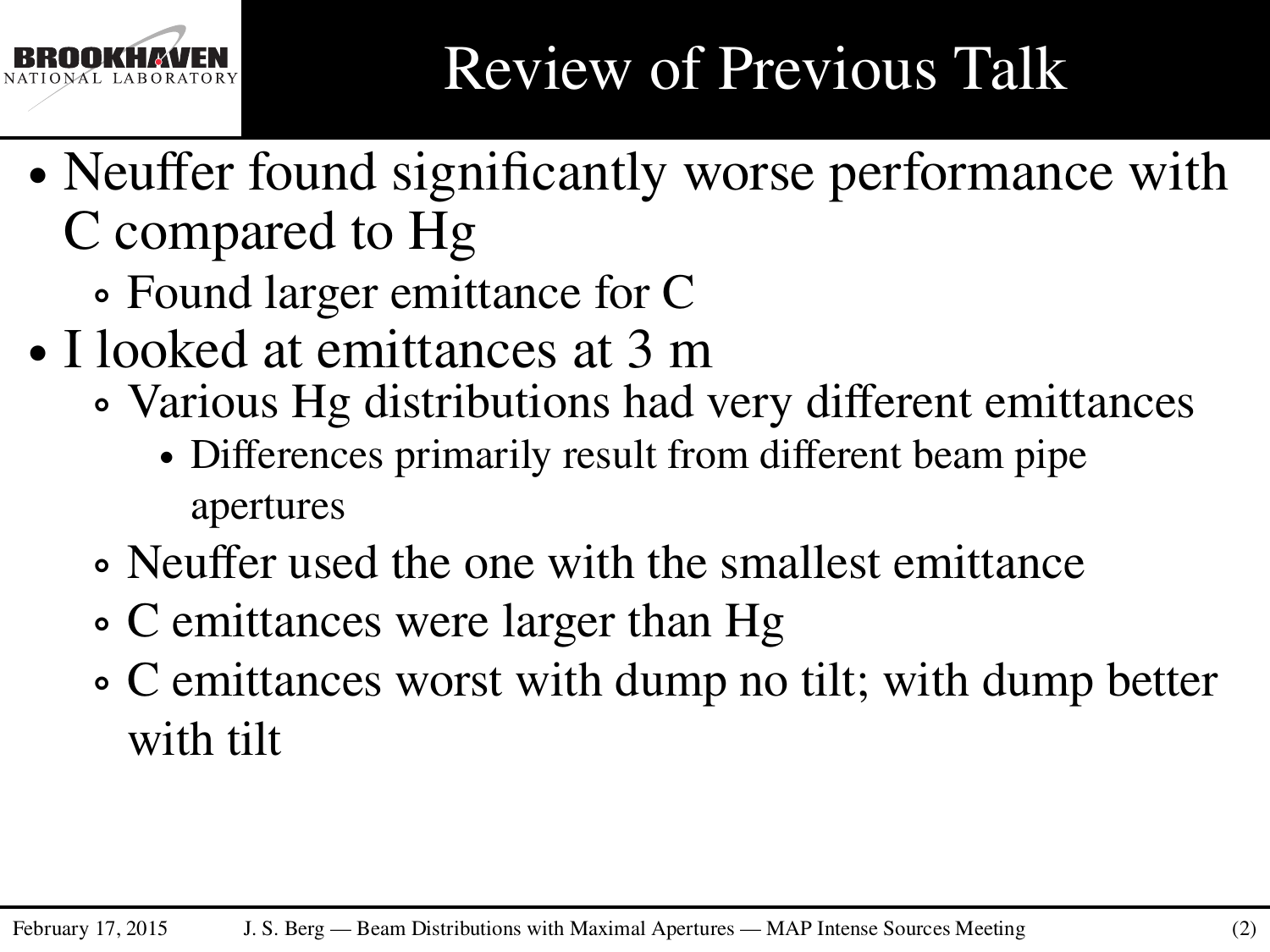

- ∙ New default for MARS event generator has significant impact on performance
	- ∘ Largest impact is total count reduction, less so on spectrum
	- ∘ Transverse emittances virtually unchanged
- ∙ C energy spectrum peaked at much higher energy than Hg
	- ∘ Overall production may be comparable to Hg (about to be proven otherwise. . . )
	- ∘ NBPR design likely very different for Hg and C
	- ∘ But Bob argued correctly that capturing flux at higher energies is likely more costly and less efficient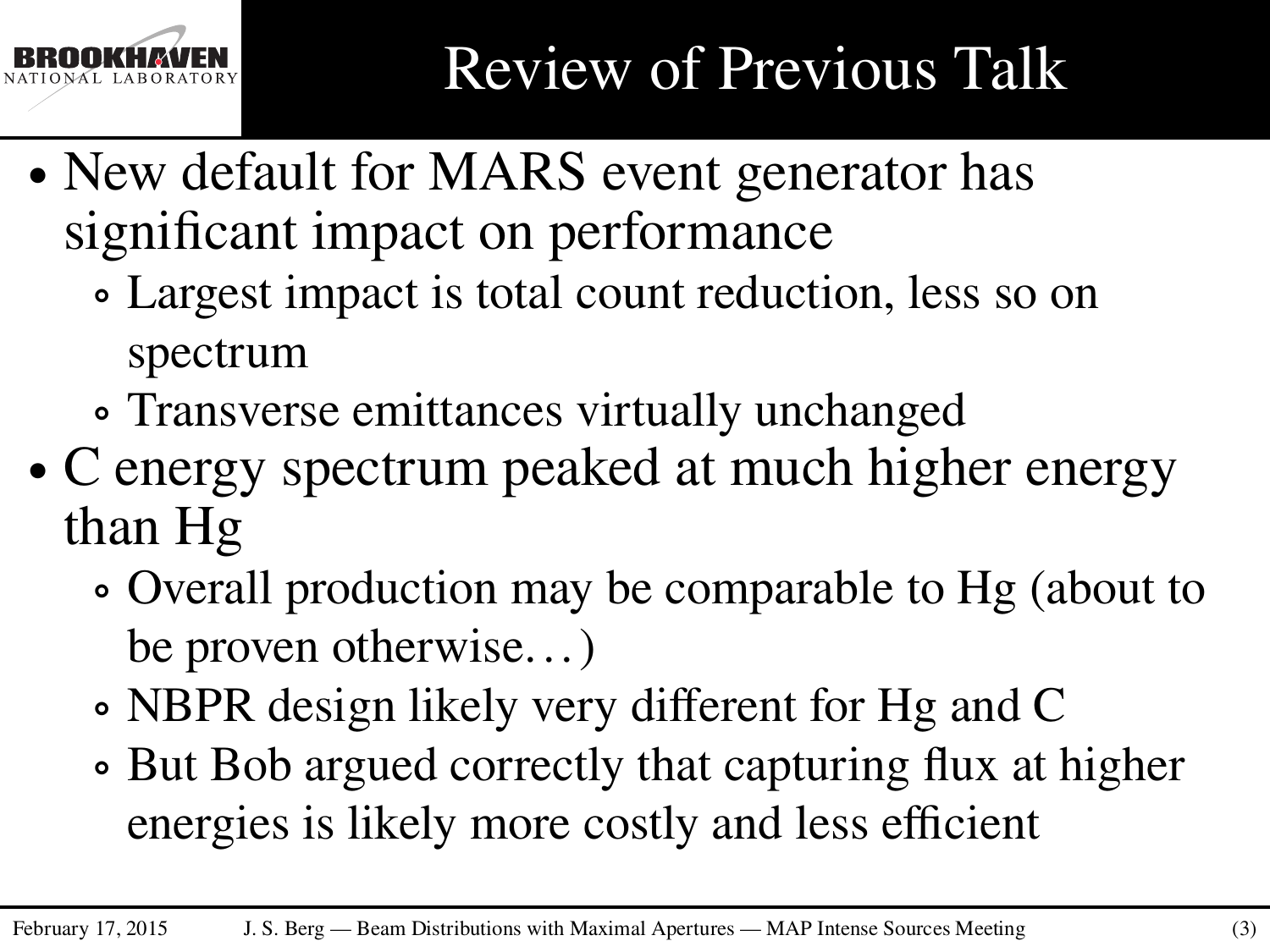

### Review of Previous Talk

∙ C with dump no tilt has signficantly worse production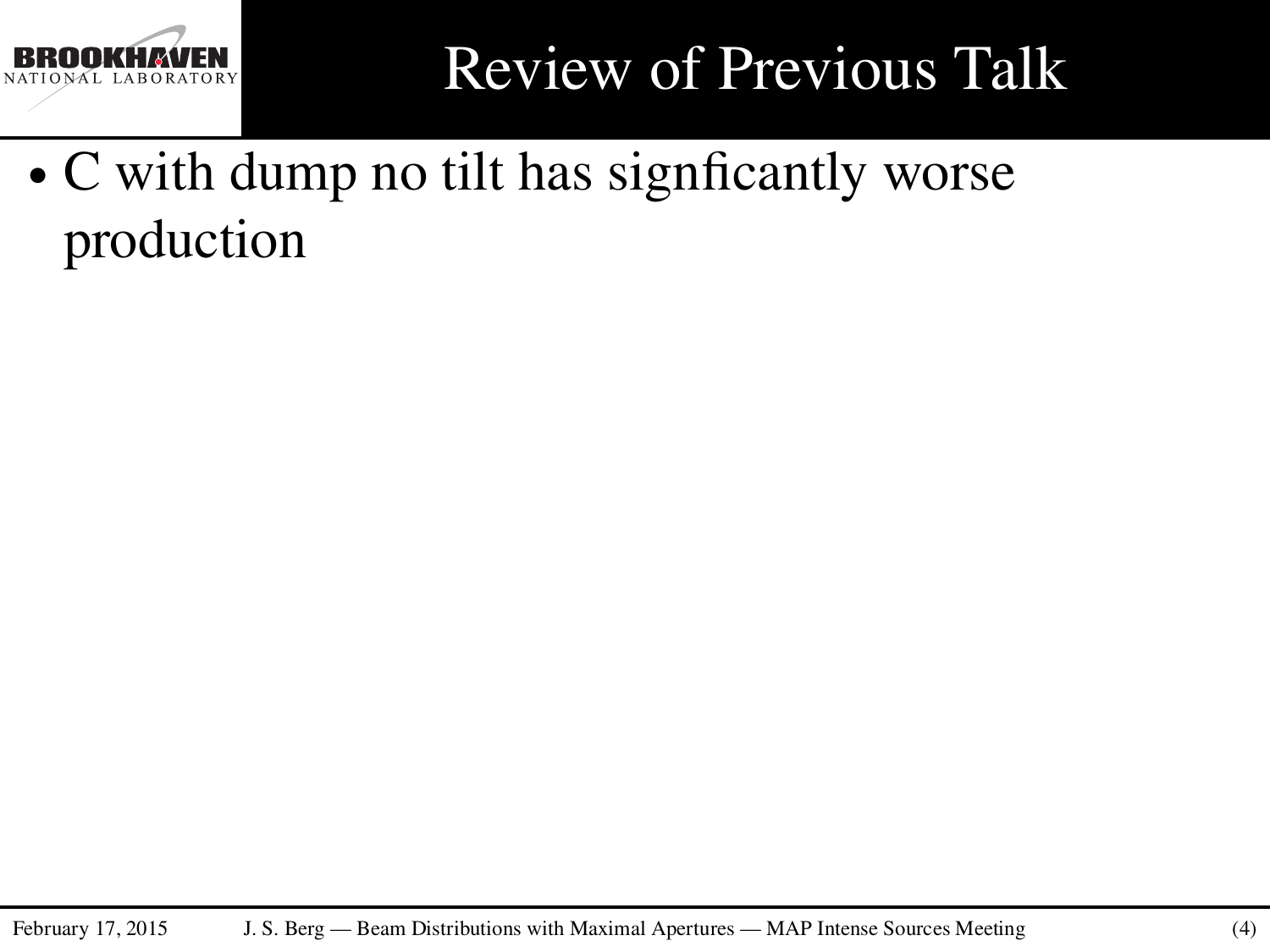

## Maximal Aperture Runs

- ∙ Ran both C (at 6.75 GeV) and Hg (at 8 GeV) with
	- 13 cm inner radius to  $z = 80$  cm ( $z = 0$  at center of target)
	- 23 cm inner radius beyond that
	- $B_{max}$  = 20 T (although would run Hg with 15 T)
- ∙ Compare distributions at 3 m to results with old apertures
- ∙ Emittances are larger, and are identical for Hg and C: emittances determined by apertures!
	- ∘ Differences in C apertures based on tilt, etc.: likely differences in interaction with aperture

|                                                                                                                                 |  |  | $\mu^-$ + $\mu^ \mu^+$ $\mu^+$ $\mu^+$ $\pi^ \pi^ \pi^+$ $\pi^+$ |  |  |
|---------------------------------------------------------------------------------------------------------------------------------|--|--|------------------------------------------------------------------|--|--|
| Hg old 30.7 13.4 35.2 15.1 21.0 14.4 21.9 15.1                                                                                  |  |  |                                                                  |  |  |
| Hg new                                                                                                                          |  |  | 60.2 17.5 66.6 18.8 62.8 14.6 64.8 14.8                          |  |  |
| C old                                                                                                                           |  |  | 51.5 22.1 52.7 23.9 36.5 26.0 36.6 27.4                          |  |  |
| C new                                                                                                                           |  |  | 60.7 18.5 64.5 19.4 63.8 15.4 66.1 15.6                          |  |  |
| + means the + eigenemittance for $\mu$ , "old" means old apertures (different for C and Hg), "new" apertures same for C and Hg. |  |  |                                                                  |  |  |

February 17, 2015 J. S. Berg — Beam Distributions with Maximal Apertures — MAP Intense Sources Meeting (5)  $U + m$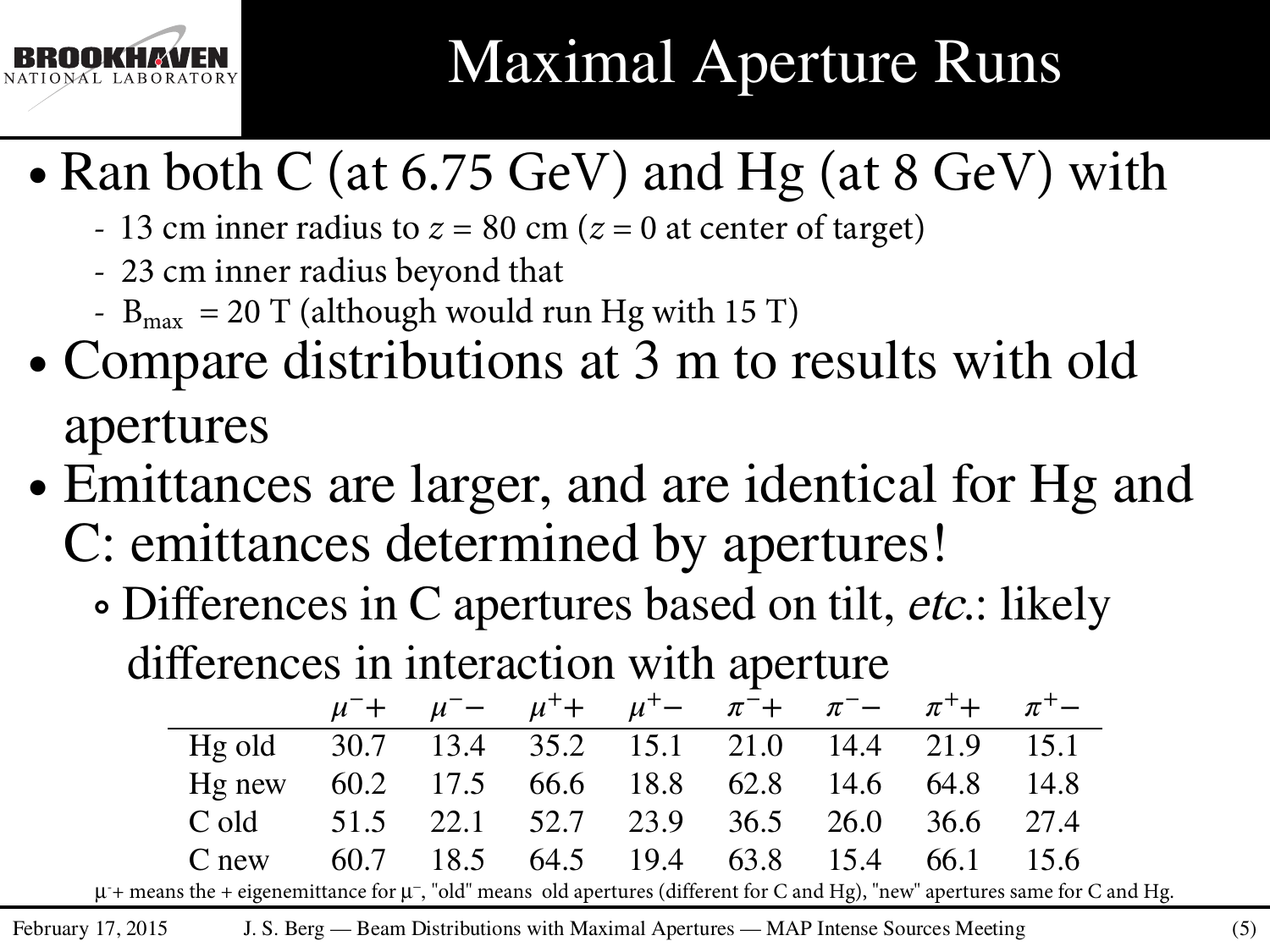

# Hg at 3 m

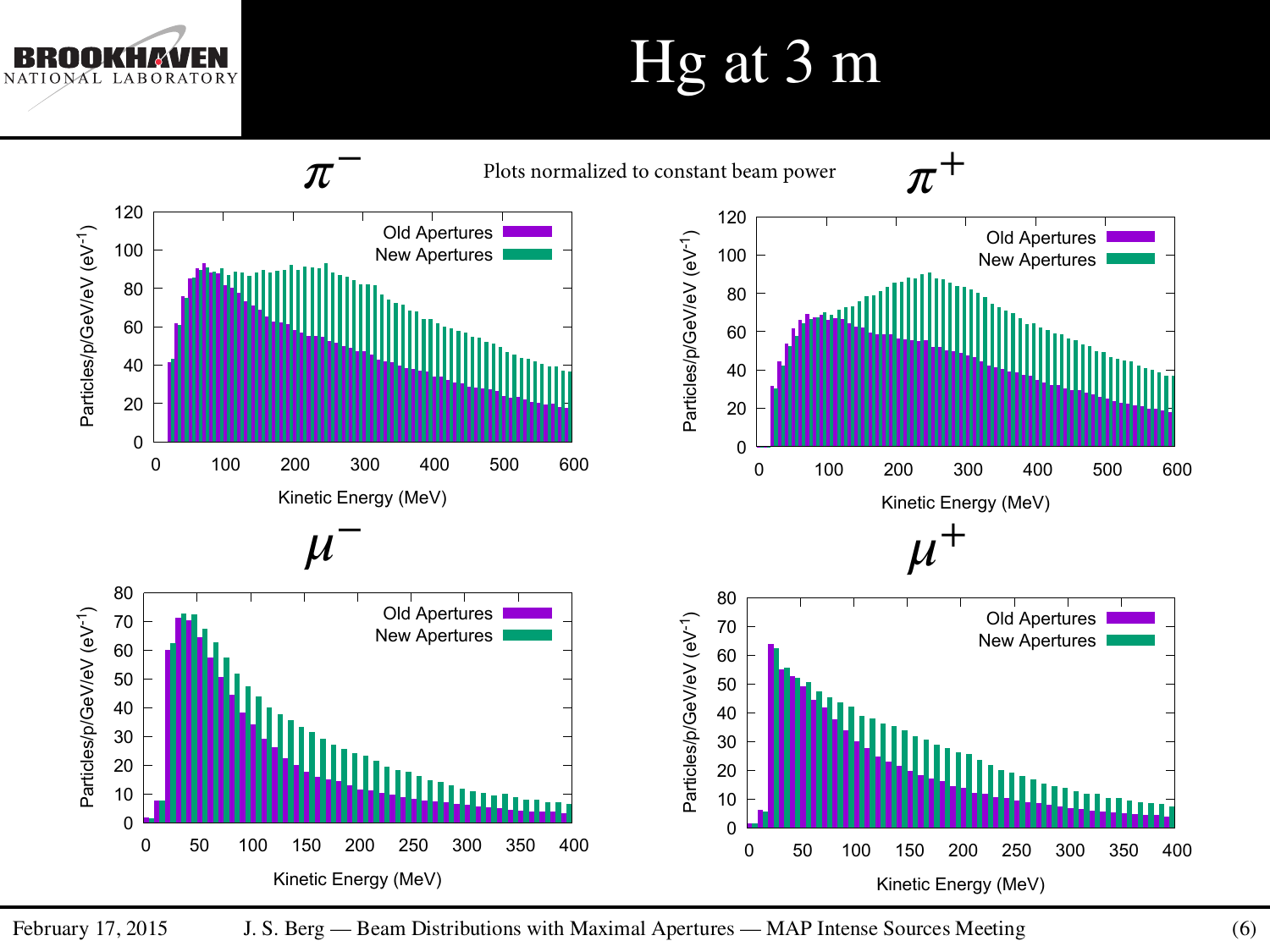

- ∙ Hg: widening apertures gives more particles at higher energy
- ∙ C: less change seen: only difference is that 13 cm portion got shorter in new version
- ∙ Some decrease in low energy pions: pions were losing energy in beampipe?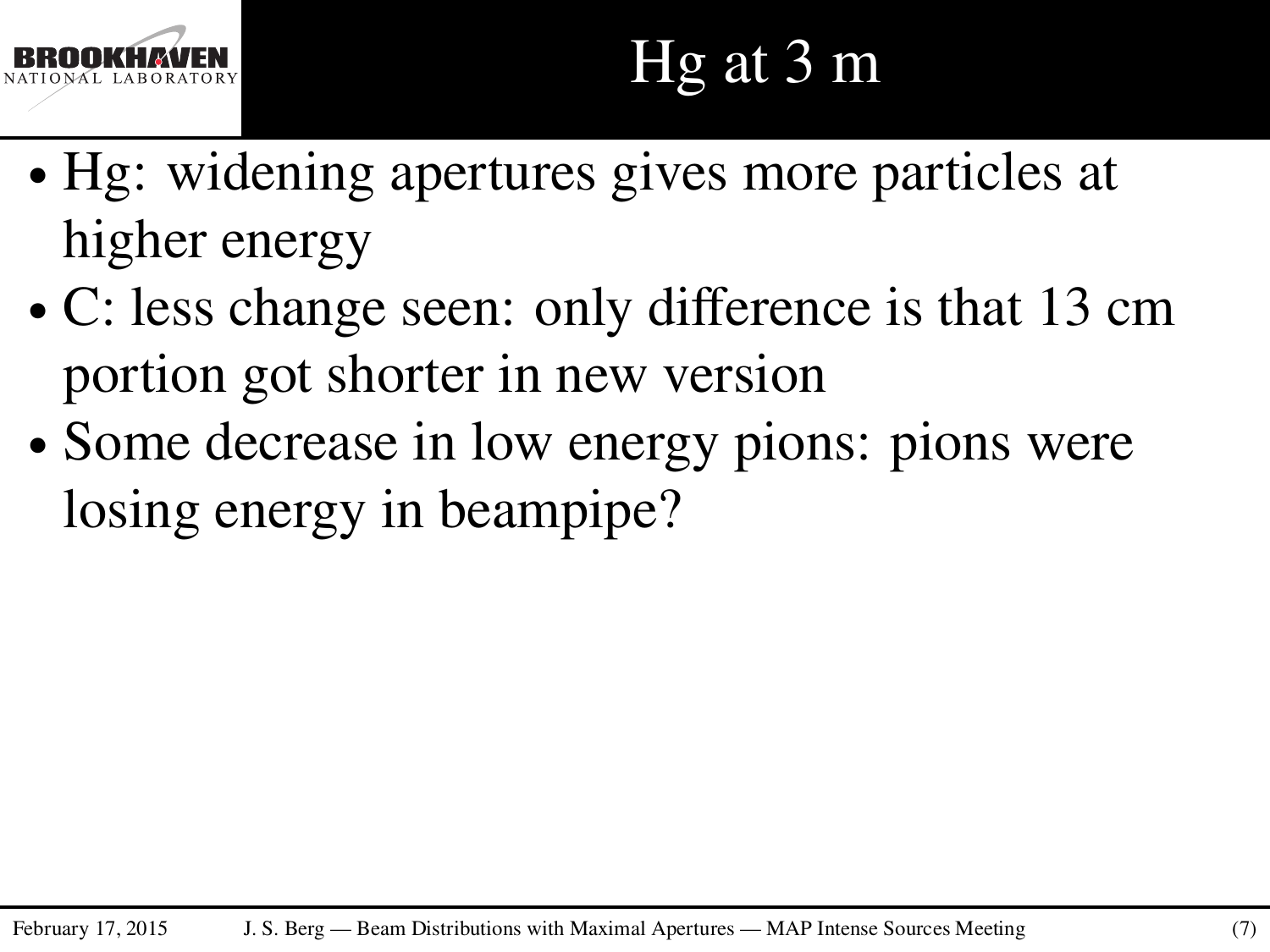NATIONÁL LABORATORY

#### C at 3 m



February 17, 2015 J. S. Berg — Beam Distributions with Maximal Apertures — MAP Intense Sources Meeting (8)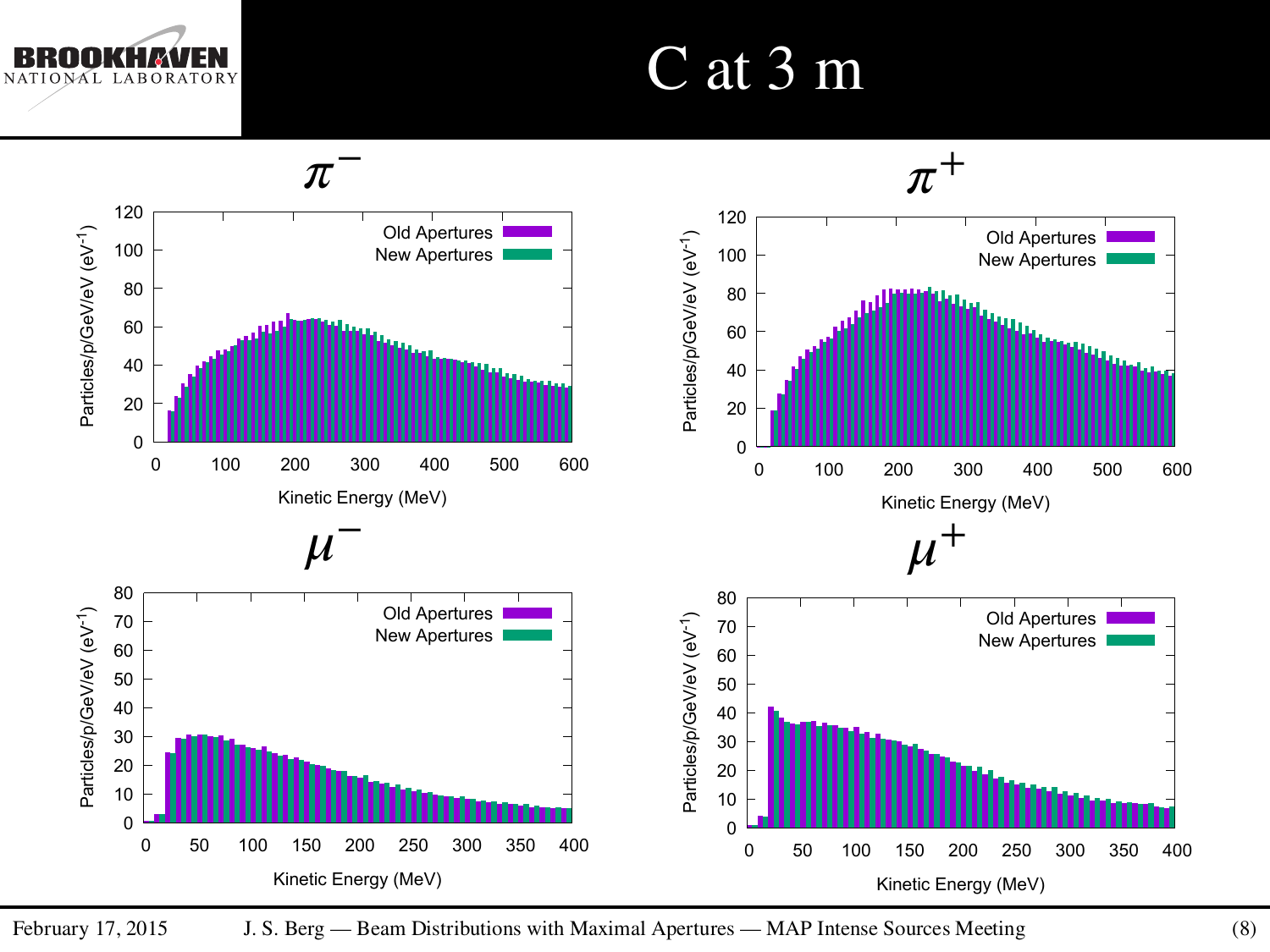



NATIO

NAL

LABORATORY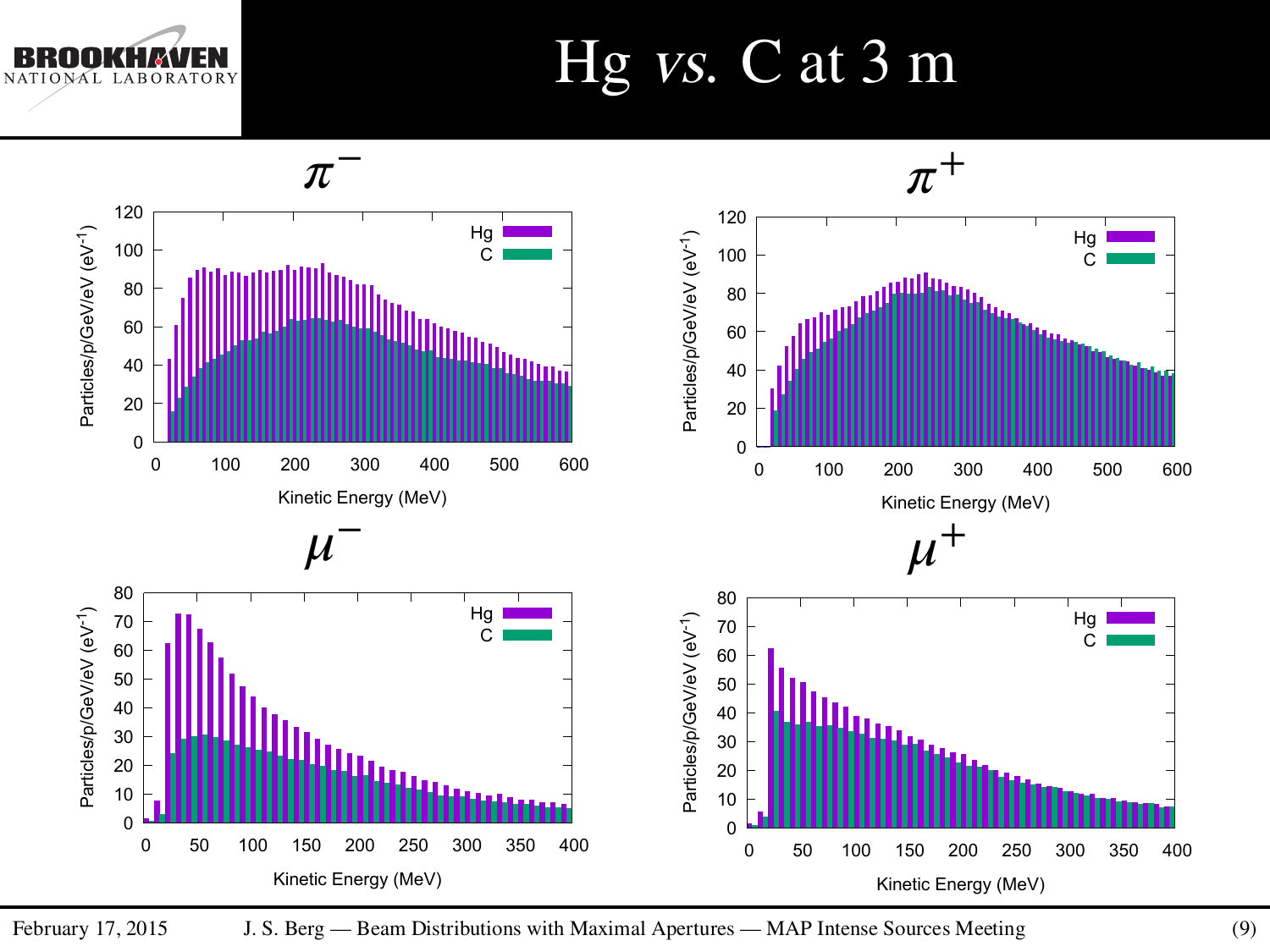

- Hg at 8 GeV production always higher than  $C$  at 6.75 GeV for same # of protons
- ∙ Distributions get very similar at high energy, especially for positive charges
- ∙ Pion production peak at 250 MeV shows up in Hg as well as C
	- ∘ This peak may be related to geometry: higher fields may move this to higher energy
- ∙ Still holds that C and Hg will require different NBPR, but less so than I initially thought
	- ∘ Note that NBPR will function differently for both signs (more so in Hg): must be a compormise, designed simultaneously for both signs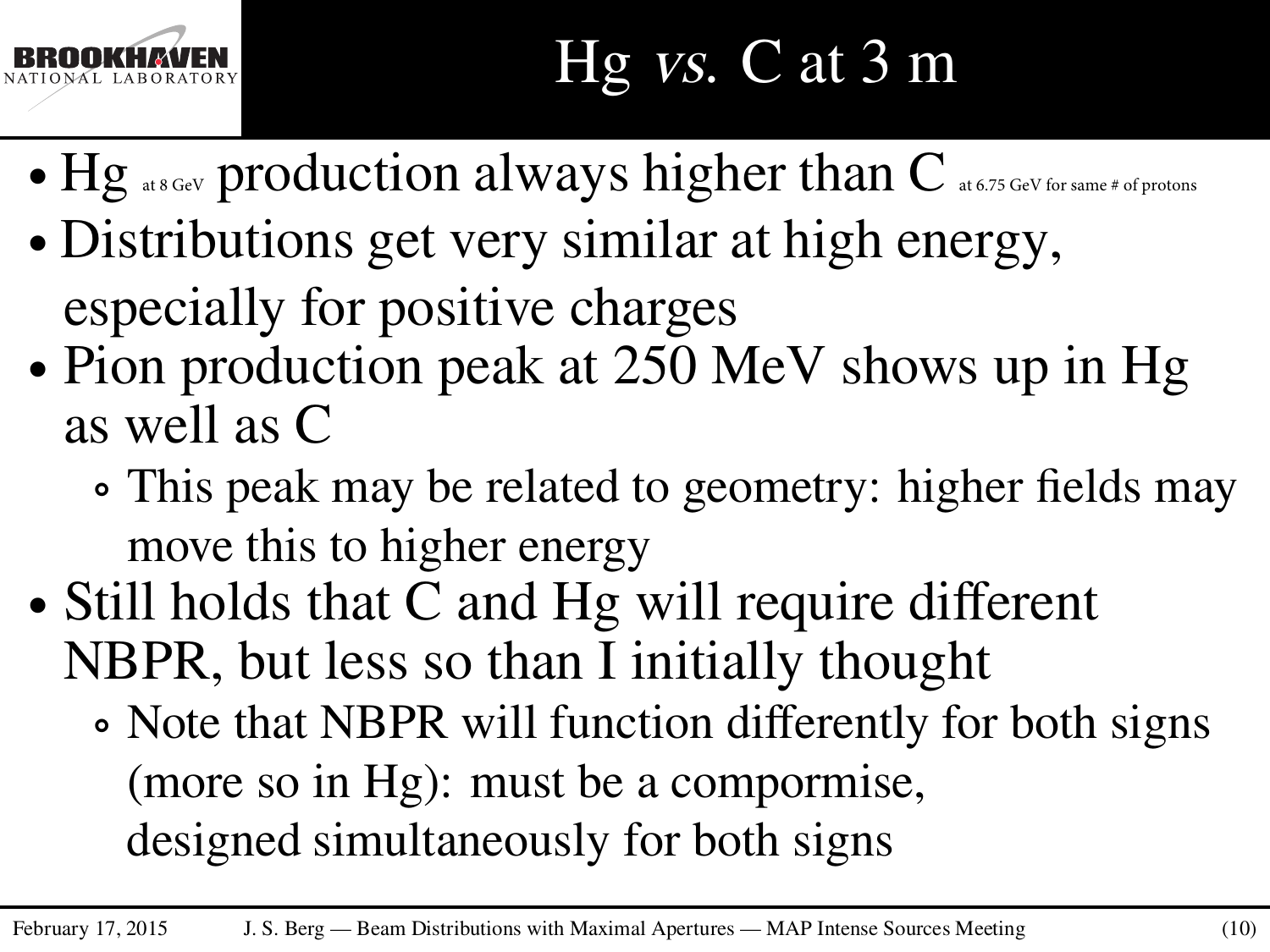### Spectrum vs. Distance (Hg, MARS)



NAL

LABORATORY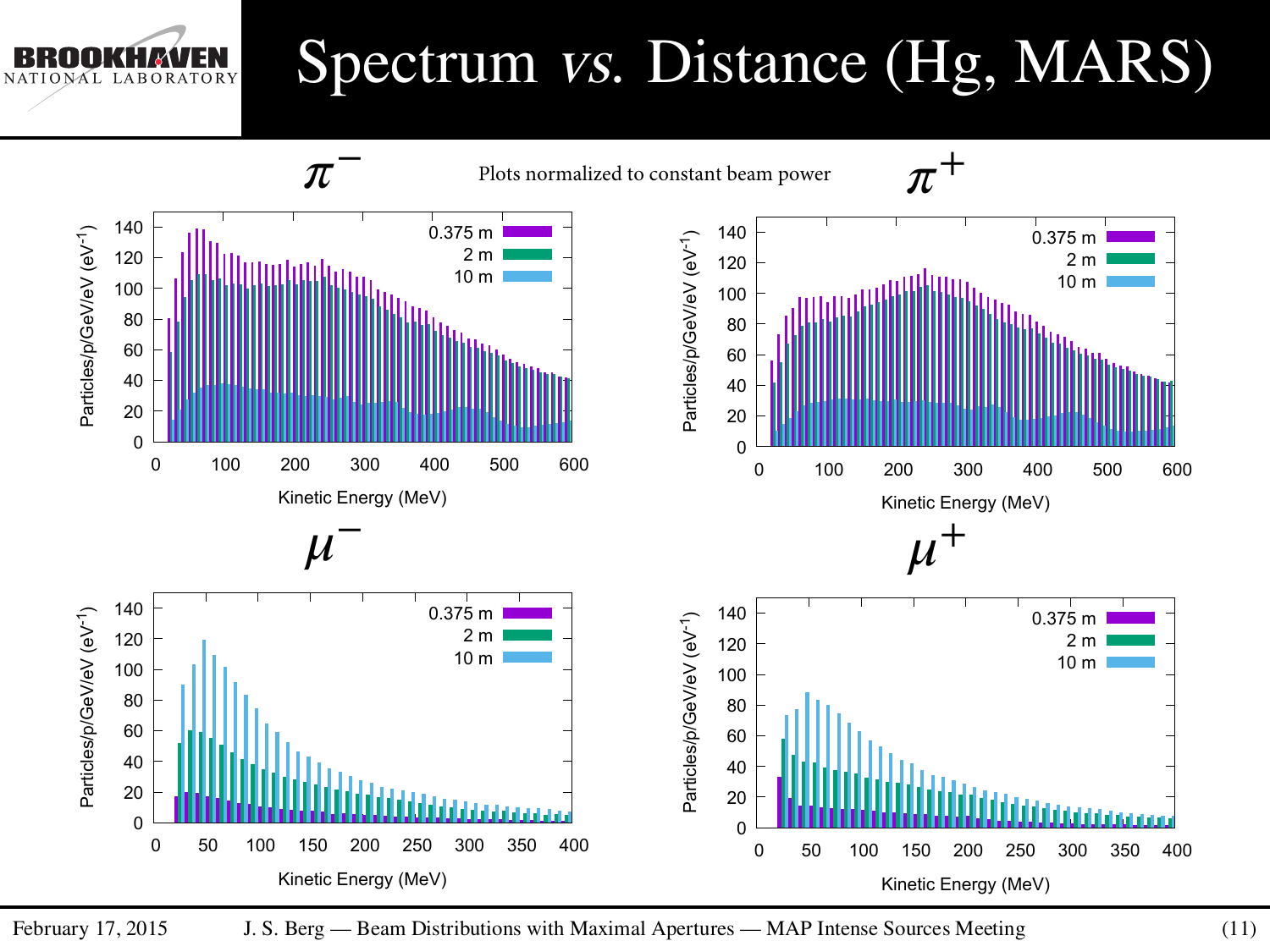## Spectrum vs. Distance (C, MARS)

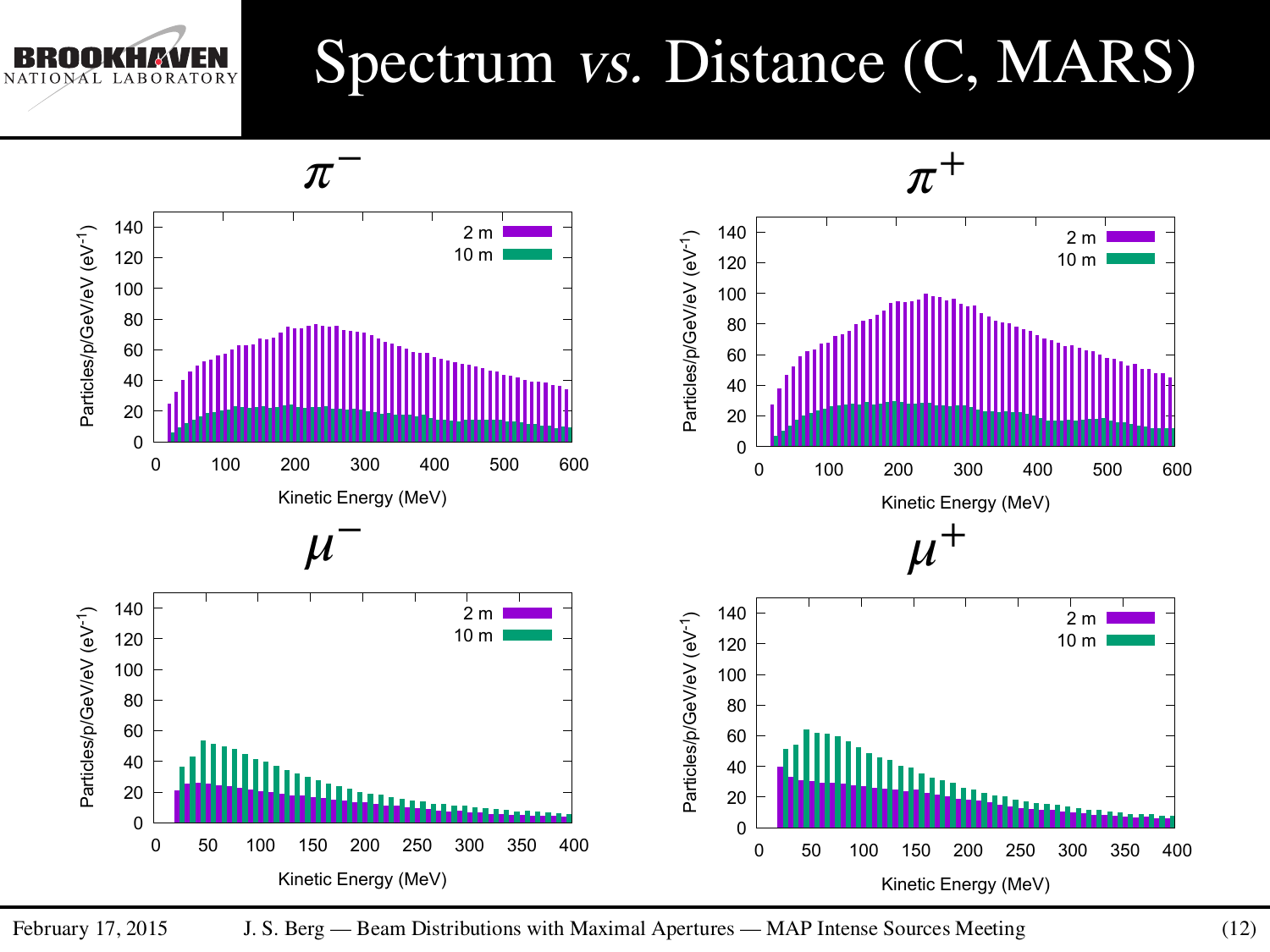

- ∙ Going down to 10 m, many more pions lost than muons created
- ∙ Peak at 250 MeV goes away
- ∙ Conclusion: many pions (and maybe some decay muons) lost on apertures
- ∙ High energy spectrum oscillates for Hg
	- ∘ Longer betatron period for high energies
	- ∘ Expect to eventually flatten out
	- ∘ Less so for C: production over larger longitudinal range?
- ∙ Transmission would be improved by higher fields
	- ∘ Consistent with Hisham's results
	- ∘ Spectrum would be weighted toward higher energy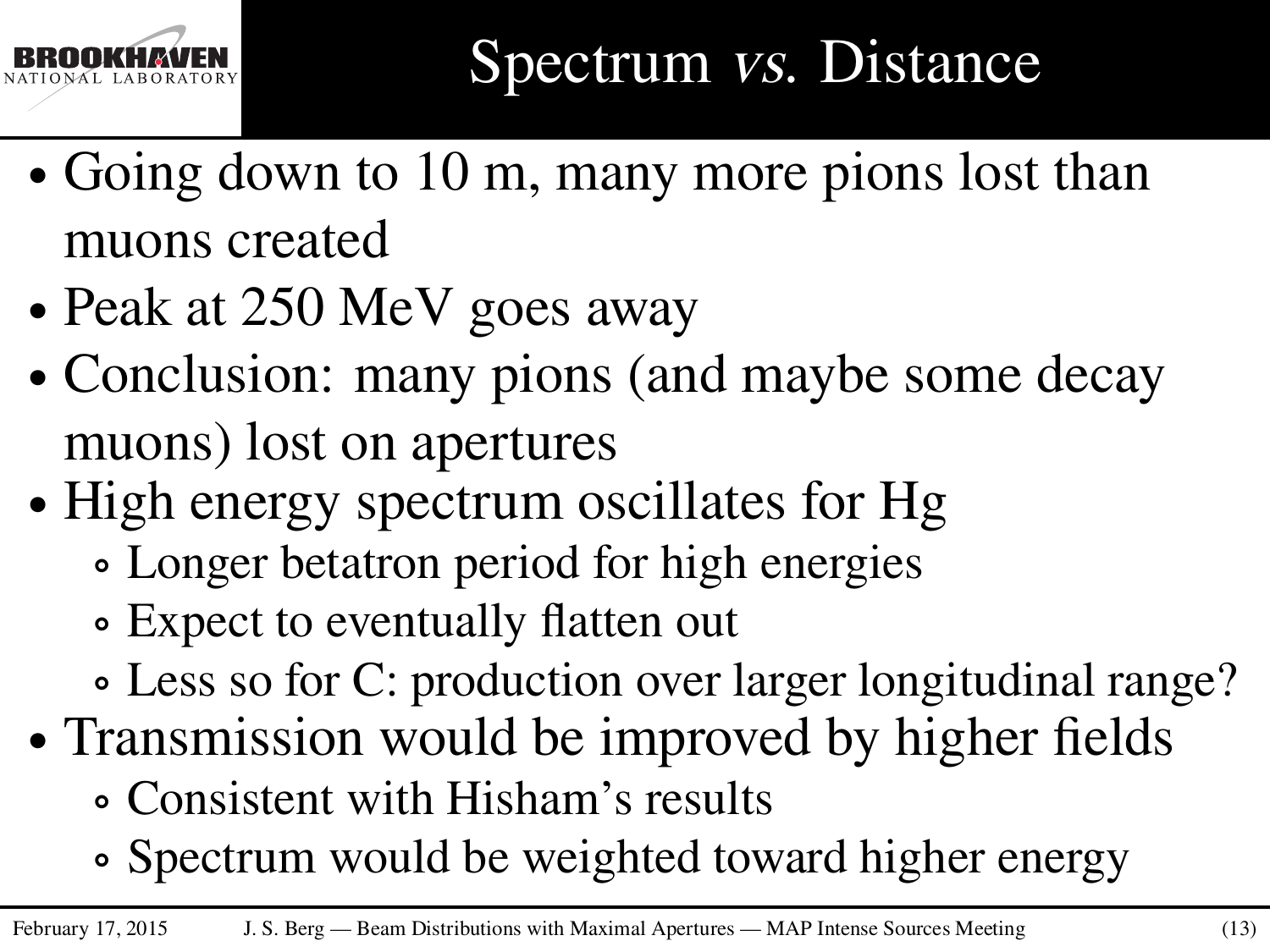



NATIO

NAL

LABORATORY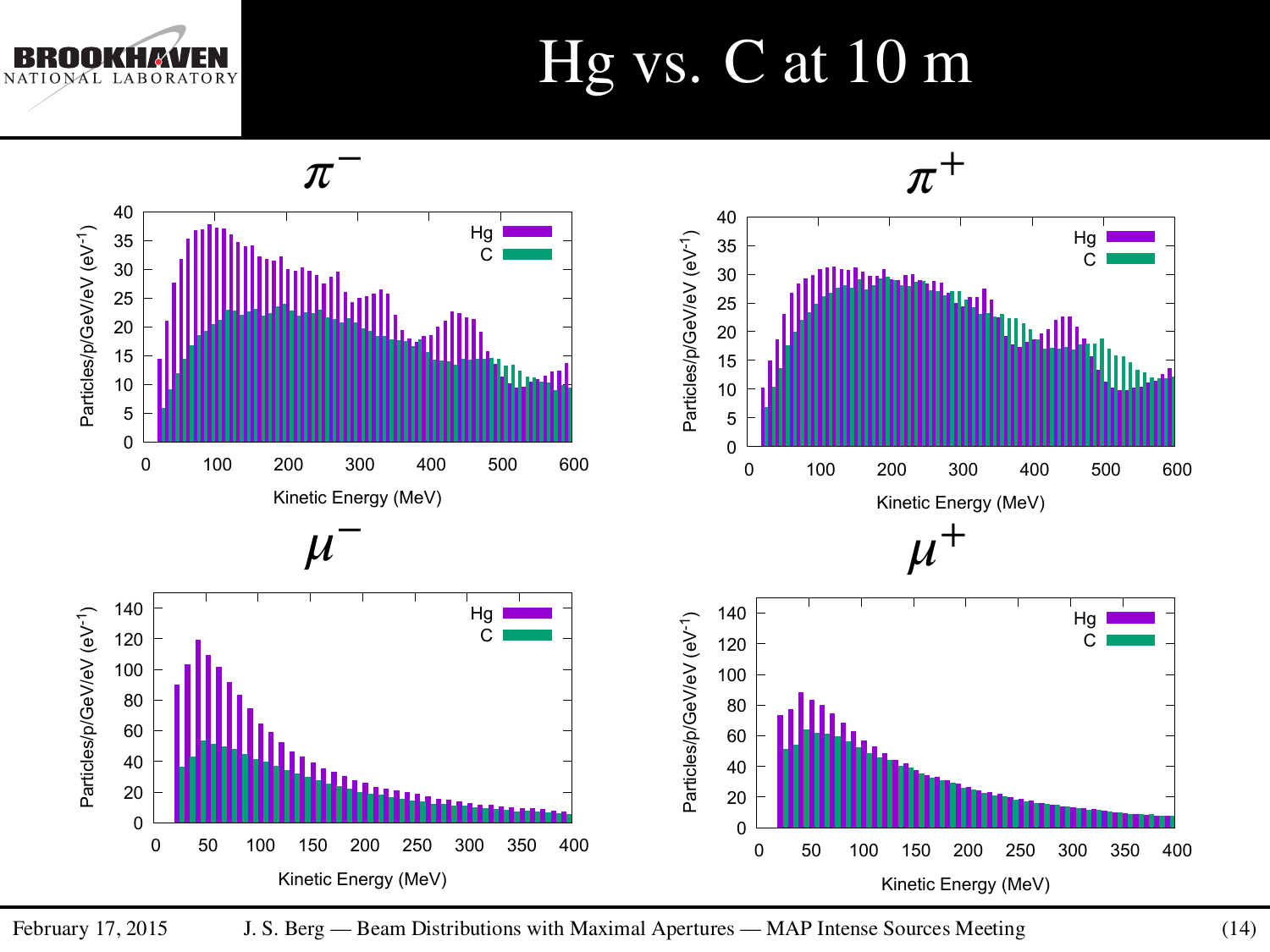

### Hg vs. C at 10 m

- ∙ Similar to 3 m, especially for muons
- ∙ Main difference is disappearance of pion peak at 250 MeV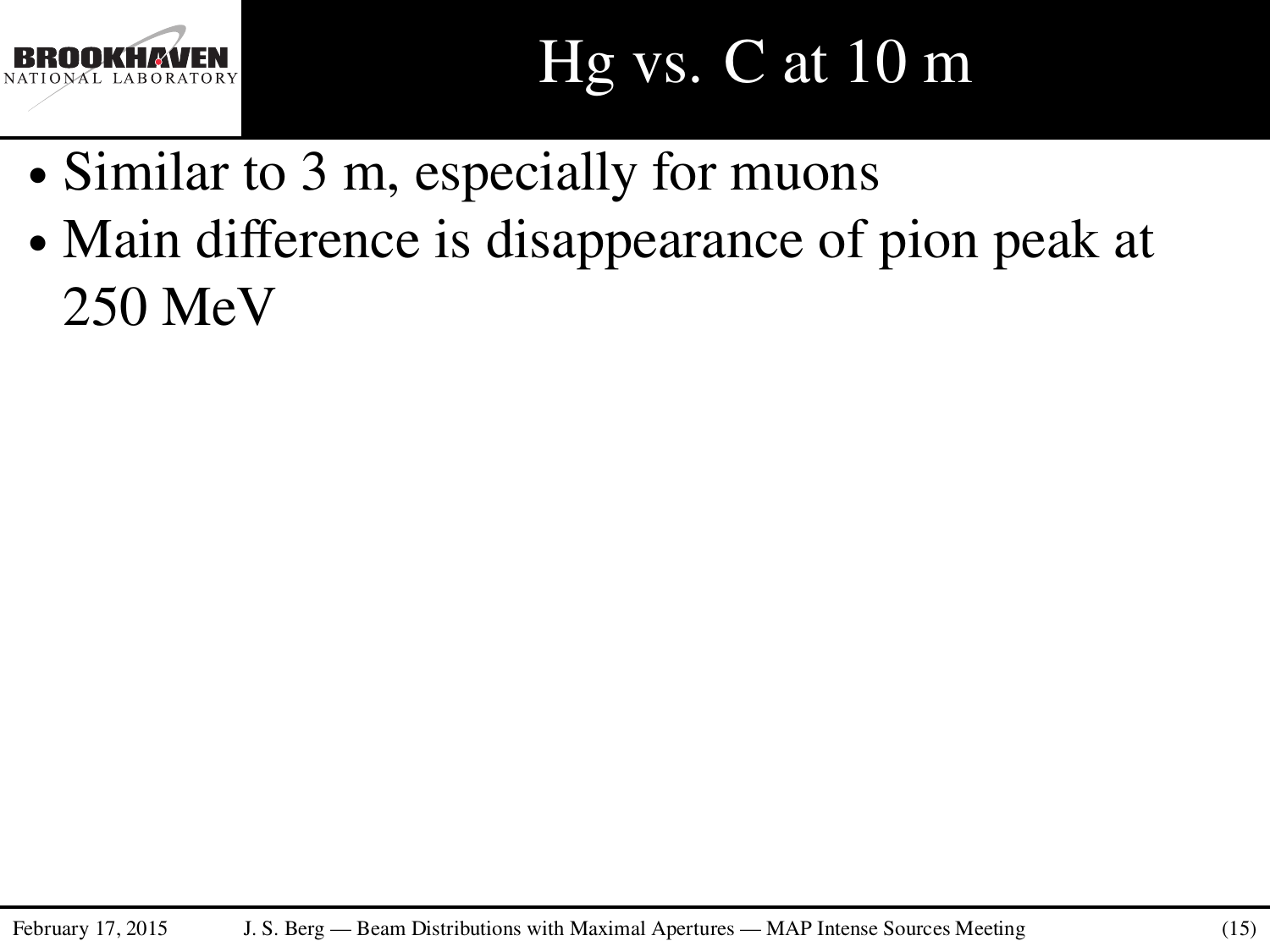

- ∙ Emittances are determined primarily by apertures; Hg and C are the same
- ∙ High energy portion of spectrum clipped by apertures as well
- ∙ Spectrum shape differs for different signs
- ∙ Positive production similar for Hg and C
- Negative production differs significantly at low energy ( $<$  150 MeV for  $\mu$ <sup>-</sup>)
- ∙ Higher fields would increase number of captured particles, but likely raise energy of spectrum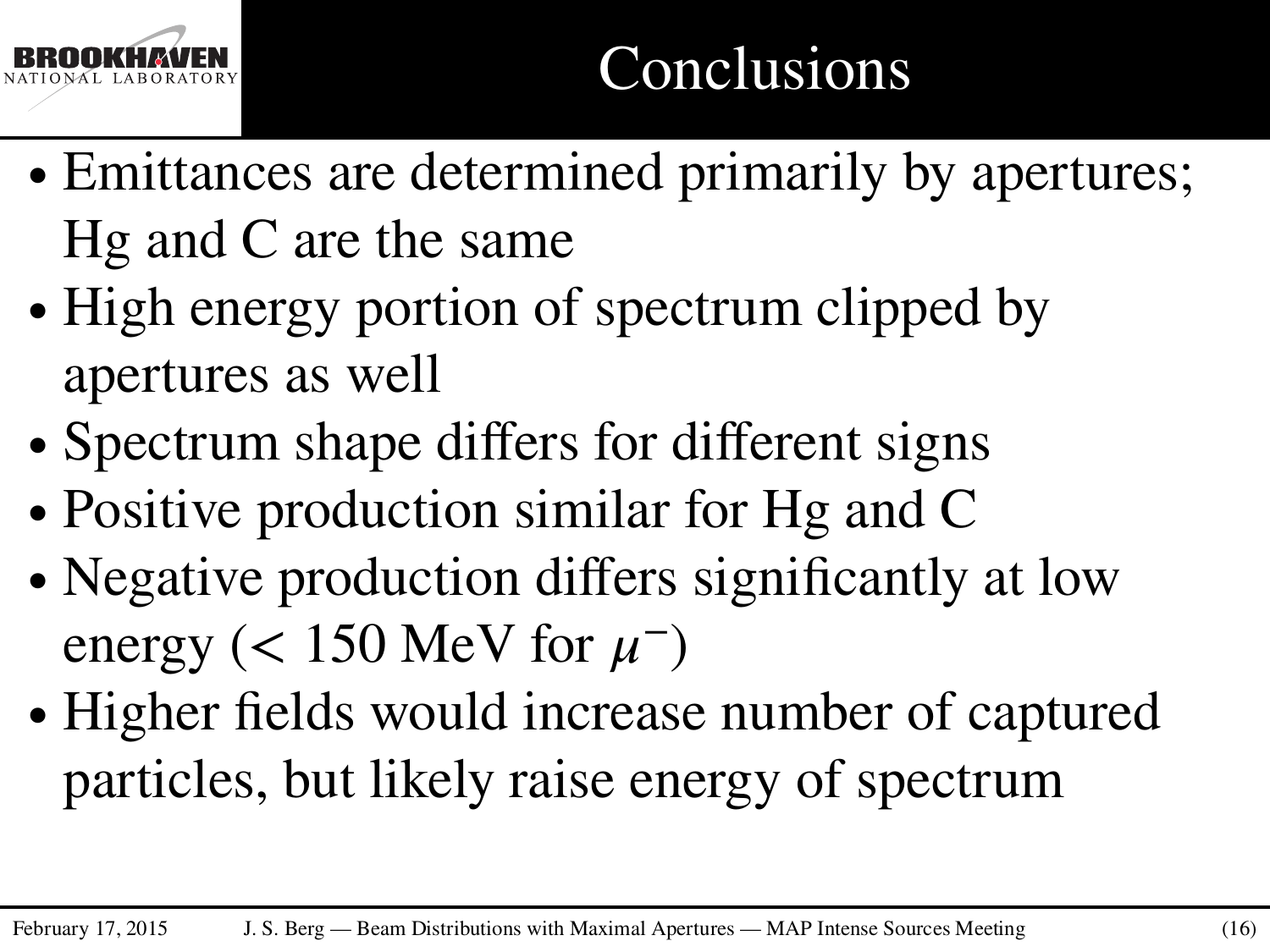

- ∙ Distributions available at https://pubweb.bnl.gov/~jsberg/150201-Distributions/
- ∙ ICOOL for003.dat input, as well as raw MARS output
- ∙ At 2 m and 10 m for both Hg and C, also 0.375 m for Hg
- ∙ At 10 m, also have charged pions, kaons, and muons, plus same separated by charge signs
- ∙ MARS input files also available